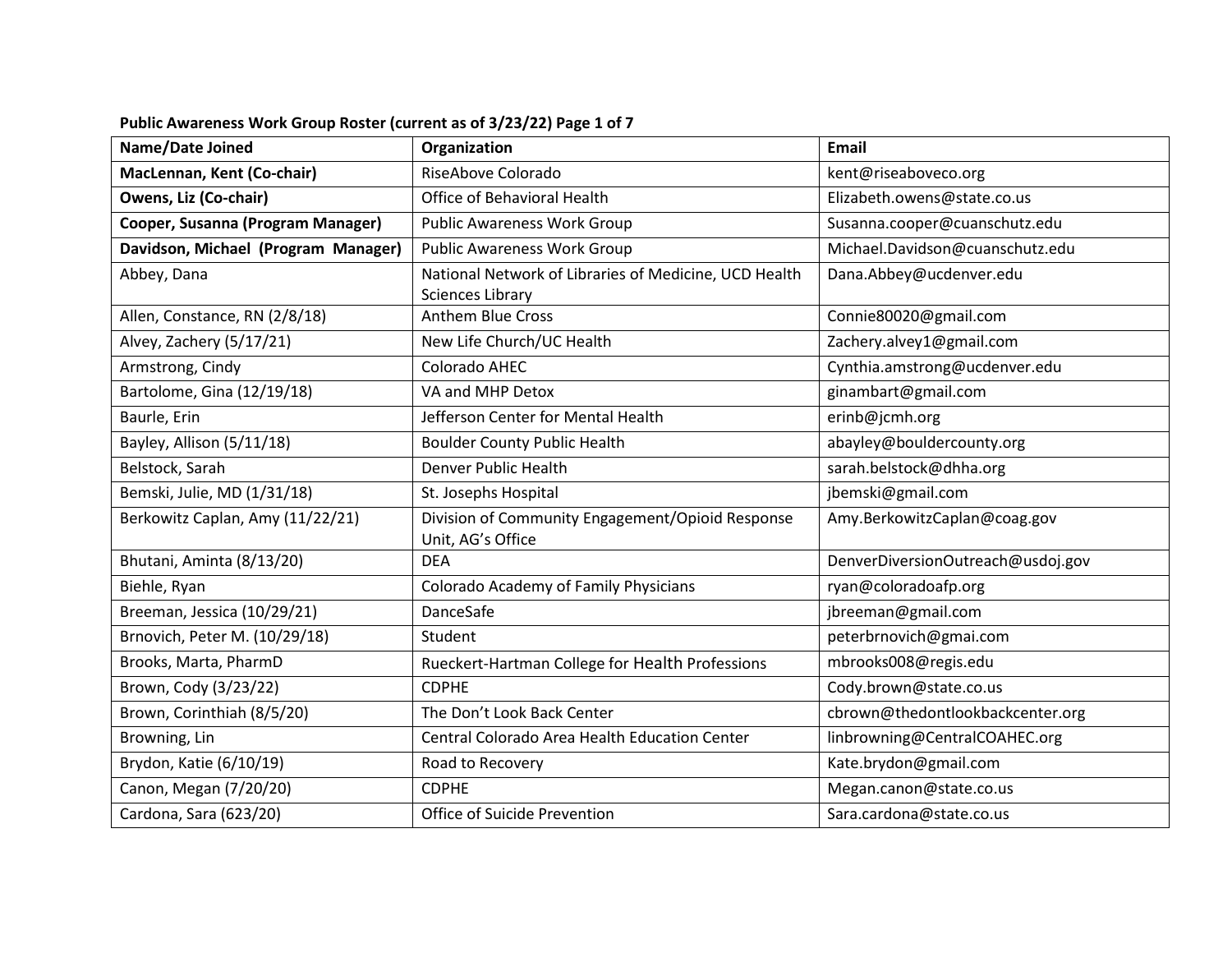| Casey, Alice                          | Pharmacy Technician Instructor, Pickens Technical<br>College | alicecasey26@yahoo.com              |
|---------------------------------------|--------------------------------------------------------------|-------------------------------------|
| Casper, Alana (10/28/21)              | <b>Community Member</b>                                      | alanarcasper@gmail.com              |
| Casucci, Charlene (10/28/21)          | <b>Community Member</b>                                      | charcasucci@hotmail.com             |
| Chacon, Arlene (11/15/21)             | <b>RN/Community Member</b>                                   | Arlene.chacon3@gmail.com            |
| Chang, Soojin, PharmD Cand. (1/24/18) | UC Denver School of Pharmacy                                 | Soojin.chang@ucdenver.edu           |
| Chappelow, Karen (7/17/19)            | <b>Counselors on Call</b>                                    | Karen-rose-@hotmail.com             |
| Clark, Marty (3/1/22)                 | <b>Recovery Ways</b>                                         | mclark@recoveryways.com             |
| Colombo, Christina 9/30/19)           | Jefferson Center                                             | christinaco@jcmh.org                |
| Cook, Emily (10/13/21)                | <b>LCSW</b>                                                  | Ejc510@yahoo.com                    |
| Cooke, Arlene (9/18/20)               | Otero/Crowley Public Health Department                       | acooke@oterogov.org                 |
| Crawford, Kathleen (10/11/21)         | River Family Health Center                                   | kcrawford@rivervalleyfhc.com        |
| Dalin, Joanna (10/11/21)              | Springfield College Counseling Psychology PsyD<br>Program    | joannadalin@gmail.com               |
| Darouiche, Kyce (8/10/21)             | <b>CU Anschutz Medical Campus</b>                            | Kyce.darouiche@cuanschutz.edu       |
| Daughtry, Tanya (11/11/18)            | Pharmacy Intern                                              | Tanya.daughtry@ucdenver.edu         |
| David, John (6/16/18)                 | <b>Community Member</b>                                      | johndonald@gmail.com                |
| DeHerrera-Smith, Dayna (1/14/19)      | Front Range Clinic                                           | ddeherrera@frontrangeclinic.com     |
| Dolan, Heather (3/19/19)              | Signal Behavioral Health Network                             | hdolan@signalbhn.org                |
| Dorn, Melinda (10/25/21)              | <b>Culinary Hospitality Outreach &amp; Wellness</b>          | outreach@chowco.org                 |
| Dugwyler, Renie (2/13/19)             | Jefferson County Sheriff's Office - Public Affairs           | rdugwyler@jeffco.us                 |
| Dunlap, Daniel                        | Corporation for National & Community Service                 | ddunlap@cns.gov                     |
| Eaddy, Jessica                        | <b>CCPDAP External Relations Strategist</b>                  | jessica.eaddy@ucdenver.edu          |
| Eringen O'Brien, Leyla (2/13/17)      | The C.H.R.I.S. Foundation                                    | leringen@comcast.net                |
| Esquibel, José                        | <b>CCPDAP Associate Director</b>                             | Jose.A.Esquibel@cuanschutz.edu      |
| Everett, Cory                         | Director, Strategic & External Affairs, DORA                 | cory.everett@state.co.us            |
| Facchinello, Katie (11/27/20)         | Illuminate Colorado                                          | kfacchinello@illuminatecolorado.org |
| Fear, Jess                            | <b>SummitStone Health Partners</b>                           | Jess.fear@summitstonehealth.org     |
| Feld, Jamie (3/11/22)                 | CO Attorney General's Office                                 | Jamie.feld@coag.gov                 |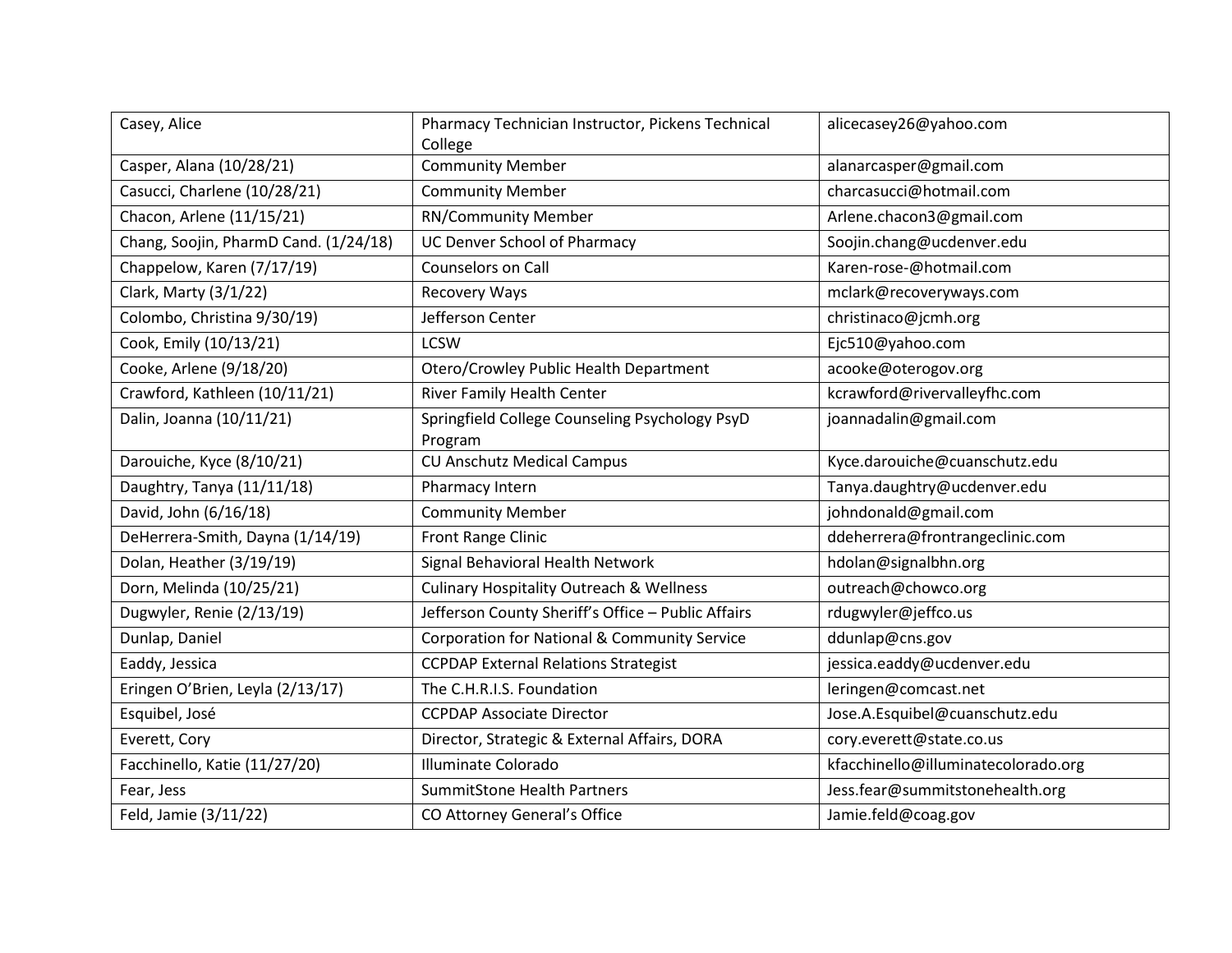| Fischer, Matthew (7/16/20)  | <b>Colorado Health Network</b>                 | Matthew.fischer@coloradohealthnetwork.org |
|-----------------------------|------------------------------------------------|-------------------------------------------|
| Fish, Doug, PharmD          | University of Colorado School of Pharmacy      | doug.fish@ucdenver.edu                    |
| Flores, Roland, MD          | University of Colorado School of Medicine      | roland.flores@ucdenver.edu                |
| Foster, Haley (5/11/18)     | <b>Tri-County Health Department</b>            | hfoster@tchd.org                          |
| Francis, Marc               | <b>Capuchin Friars</b>                         | marcnfrancis@msn.com                      |
| Froelich, Sara              | The Kenney Group                               | sara@thekenneygroup.com                   |
| Gallo, Sara (8/23/21)       | Care on Location                               | sgallo@careonlocation.com                 |
| Gauna, Danielle (4/4/18)    | Opioid Advisory Group BOCO                     | Danielle.gauna@gmail.com                  |
| Gmerek, Beverly             | <b>Colorado Department of Human Services</b>   | bevcgg@yahoo.com                          |
| Gonzales, Doreen            | SE Colorado AHEC                               | Doreen.gonzalez@secahec.org               |
| Gowins, Ron                 | Counselor                                      | ronald.gowins@ucdenver.edu                |
| Gruman, Katie (9/19/19)     | Student, Johns Hopkins School of Public Health | kgruman1@jhmi.edu.                        |
| Gruppuso, Jordan (5/7/21)   | <b>Hilltop Family Resource Center</b>          | jordang@htop.org                          |
| Kristina Green              | <b>CDPHE</b>                                   | Kristina.green@state.co.us                |
| Haitz, Greg, DC             | Colorado Chiropractic Association              | drgreghaitz@msn.com                       |
| Hamilton, Kerry (8/17/21)   | <b>DEA</b>                                     | Kerry.r.hamilton@dea.gov                  |
| Hart, Krystle (3/21/19)     | <b>Registered Nurse</b>                        | Khart1217@gmail.com                       |
| Harwell, Danielle (9/1/20)  | Southern Colorado Harm Reduction Association   | Danielle.harmreduction@gmail.com          |
| Heaney, Jessica (5/11/18)   | Vail Relationship Institute                    | jessica@jessicaheaney.com                 |
| Higgins, P.J. (1/22/20)     | <b>Community Health Partnership</b>            | Pj.higgins@ppchp.org                      |
| Hill, Don                   | JP Opioid Interaction Awareness Alliance       | dhill.jpaf@gmail.com                      |
| Hill, Karen                 | JP Opioid Interaction Awareness Alliance       | karen@jpopioidalliance.org                |
| Hill, Kyle Dijon (3/5/18)   | Helping End the Opioid Epidemic (HEOE)         | Kdijon1587@gmail.com                      |
| Hogue, Adina (1/6/20)       | <b>Community Member</b>                        | adinahogue@gmail.com                      |
| Hoover, Lorraine (11/26/21) | Raymond Rountree Jr. Foundation                | Lorraine.hoover@sosrrjrfoundation.org     |
| Hubbard, Blair (2/16/18)    | CeDar                                          | blairhubbard@ymail.com                    |
| Hughes, Linda (5/11/18)     | Exit the Highway                               | iempoweruinc@gmail.com                    |
| Hughes, Aubree (7/15/19)    | Mental Health Colorado                         | ahughes@mentalhealthcolorado.org          |
| Ingraham, Michael           | <b>Community Member</b>                        | mwilaxnsax@gmail.com                      |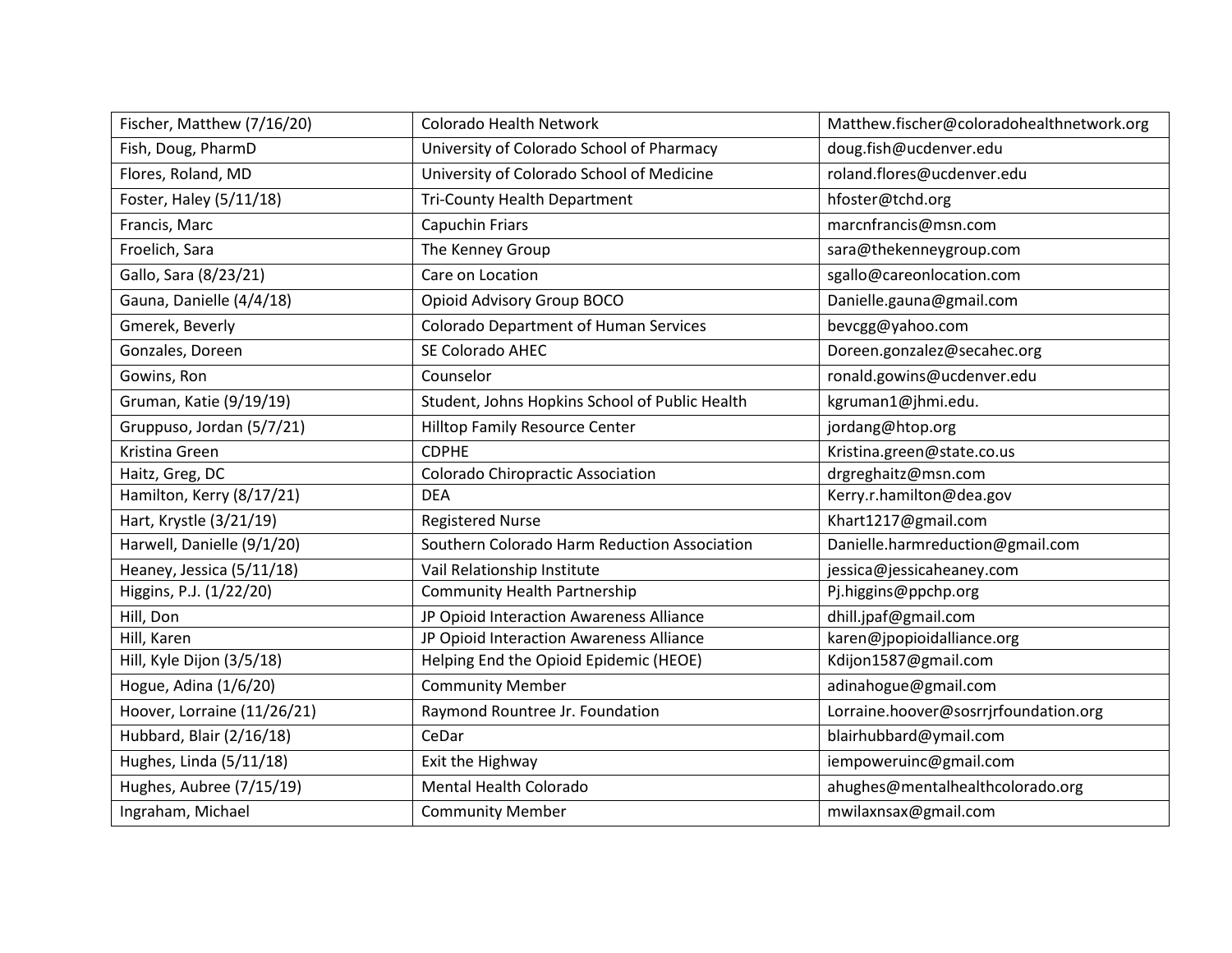| Jenkins, Tom (2/12/18)             | Western Colorado Health Network              | Tom.jenkins@coloradohealthnetwork.org |
|------------------------------------|----------------------------------------------|---------------------------------------|
| Jones, Beverly Orton (5/17/19)     | Retired Senior Volunteer Program (RSVP)      | bjones@vocolorado.org                 |
| Jones, Scott, DPT (7/17/18)        | <b>Take Charge Physical Therapy</b>          | Scott.a.jones.dpt@gmail.com           |
| Jorgensen, M.J. (7/21/19)          | Health District of Northern Larimer County   | mjorgensen@healthdistrict.org         |
| Judge, Jonathan                    | Colorado Meth Project                        | jonathan@coloradomethproject.org      |
| Kato, Lindsey                      | <b>CDC National Opioid Response Strategy</b> | Lindsey.kato@ucdenver.edu             |
| Kay, Ailala                        | <b>OMNI</b>                                  | akay@OMNI.org                         |
| Keane, Ashli (9/1/20)              | Gusto                                        | Akeane0126@yahoo.com                  |
| Kinkle, Al (10/25/21)              | Kimmie's Recovery Zone                       | al@kimmiesrecoveryzone.org            |
| Kittell, Shayna (10/3/21)          | River Valley Family Health Centers           | skittell@rivervalleyfhc.com           |
| Klein, Annie (7/18/18)             | <b>Peer Assistance Services</b>              | aklein@peerassist.org                 |
| Koehn, Darcy, FNP (12/19/18)       | Foothills Integrated Health Systems          | darcykoehn@gmail.com                  |
| Koons, Mike                        | <b>Pinnacol Assurance</b>                    | Mike.koons@pinnacol.com               |
| Krische, Elizabeth (2/19/21)       | A Way Forward                                | Liz.krische@gmail.com                 |
| LaRue, Sarah (2/14/20)             | <b>CCHN</b>                                  | slarue@cchn.org                       |
| Lasley, Henny (8/26/20)            | Smart Colorado                               | henny@smartcolorado.org               |
| Latta, Lucy (11/26/21)             | Colorado State                               | Lucy0612@colostate.edu                |
| Law, Cathy (5/17/19)               | Retired Senior Volunteer Program (RSVP)      | claw@voacolorado.org                  |
| LeGrice, Kirstin (5/30/18)         | <b>UC Denver</b>                             | Kirsten.legrice@ucdenver.edu          |
| Levin, Laure (2/4/21)              | Thinkering, Inc.                             | laure@thinkering-us.org               |
| Li, Qing                           | Epidemiologist                               | Qing.li@mail.sdsu.edu                 |
| Lindemann, Jeremiah                | <b>ESRI</b>                                  | jeremiah_lindemann@hotmail.com        |
| Lockhart, Ezra (7/13/20)           | Rocky Mountain Crisis Partners               | ezral@rmcrisispartners.org            |
| Lockhart, Jodi                     | Office of Behavioral Health                  | Jodi.lockhart@state.co.us             |
| Loffert, David Todd, PhD           | <b>Community Member</b>                      | david_loffert@live.com                |
| Loggains, Maggie Moorland (9/1/20) | Peer Assistance Services                     | mloggains@peerassist.org              |
| Loveless, Ashley (10/28/21)        | <b>CDC Foundation</b>                        | Ashley.loveless@state.co.us           |
| Mackender, Jennifer (9/1/20)       | Broomfield Public Health & Environment       | jmackender@broomfield.org             |
| Maffey, Ali                        | <b>CDPHE</b>                                 | ali.maffey@state.co.us                |
| Maier, Kandace                     | R.N.                                         | kandymaier2@gmail.com                 |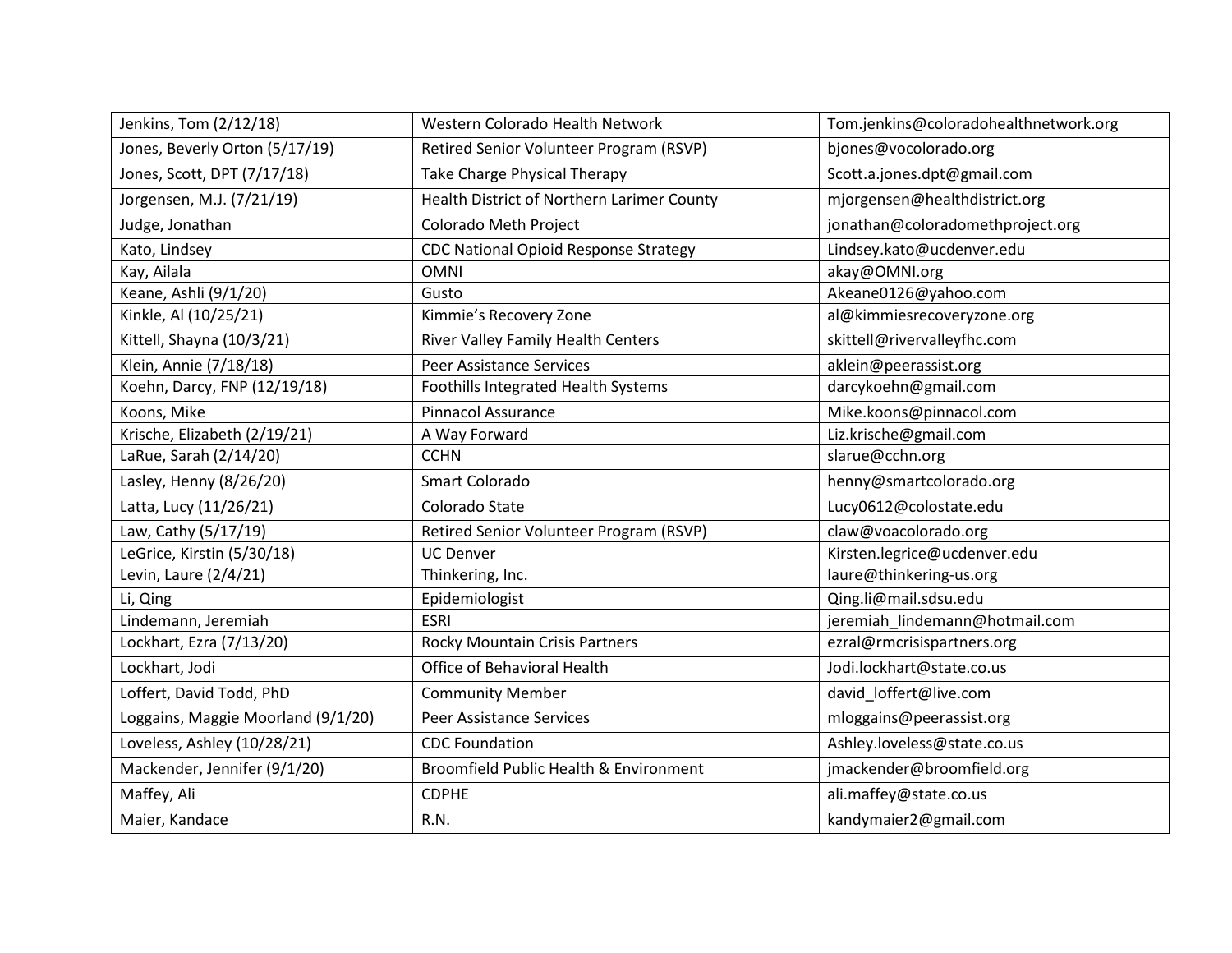| Martin, Rachael (10/28/21)           | <b>Benzo Warrior Community</b>                          | Rachael.rdn@gmail.com                |
|--------------------------------------|---------------------------------------------------------|--------------------------------------|
| Martinez, Steve                      | <b>Tri-County Health Department</b>                     | smartinez@tchd.org                   |
| McBurney, Christa, RN (10/5/18)      | <b>UC Health</b>                                        | christaMcBurney@gmail.com            |
| McCord, Amy (12/3/19)                | <b>Homeward Pikes Peak</b>                              | amymccord@msn.com                    |
| McDevitt, Kim (3/14/22)              | Mile High Health Alliance                               | kim@milehighhealthalliance.org       |
| McKay, Dana (5/11/18)                | Dept. of Education                                      | d.graycat.m@gmail.com                |
| Meardon, Kailey (3/15/21)            | Southeast Health Group                                  | kmeardon@shgco.org                   |
| Mihok, Kristi                        | Walgreens                                               | Kristi.mihok@walgreens.com           |
| Miller, Lisa (9/2018)                | <b>Boulder County Probation</b>                         | lisam.miller@judicial.state.co.us    |
| Miller, Tracy, PharmD (4/27/20)      | <b>Columbine Health Systems</b>                         | tmiller.pharmd@gmail.com             |
| Mincic, Sherry                       | <b>King Soopers</b>                                     | sherry.mincic@stores.kingsoopers.com |
| O'Hayre, Heather J.                  | Larimer County Human Services                           | ohayrehj@co.larimer.co.us            |
| O'Keefe, Dawn (2/18/22)              | Peak Vista Community Health Center                      | paladinfamily@yahoo.com              |
| O'Keefe, Julie                       | Pharmacist                                              | Julieokeefe4@gmail.com               |
| Olberding, Gina                      | <b>CCPDAP Assistant Director</b>                        | gina.olberding@ucdenver.edu          |
| O'Connor, John (8/18/20)             | <b>Boulder Rural Fire Rescue</b>                        | joconnor@brfr.org                    |
| Owens, Liz                           | Office of Behavioral Health                             | Elizabeth.owens@state.co.us          |
| Pace-Danley, Bethany (11/28/17)      | <b>Peer Assistance Services</b>                         | Bpace-danley@peerassist.org          |
| Patel, Nashel                        | Pharmacy student                                        | Nashel.patel@ucdenver.edu            |
| Patterson, Kevin, DDS, MD (10/14/18) | Metropolitan Denver Dental Society/Colorado Dental      | drp@dmoms.com                        |
|                                      | Association                                             |                                      |
| Pellegrino, Robyn, RN (12/4/17)      | RN Manager                                              | Robyn.pellegrino@hotmail.com         |
| Peters, Jerry                        | North Metro Task Force                                  | jerry.peters@cityofthornton.net      |
| Piotti, Louis (2/18/22)              | Sober AF Entertainment                                  | ljpiotti@aftershockfam.org           |
| Place, Jen (5/2018)                  | <b>CCPDAP Program Manager</b>                           | Jennifer.place@ucdenver.edu          |
| Platts, Debbi (3/4/21)               | A Way Forward, Inc.                                     | Dplatts1@comcast.net                 |
| Prieto, Jose Tomas                   | Denver Health                                           | JoseTomas.Prieto@dhha.org            |
| Reedy, Lauren, MA, LPC, LAC          | Jefferson Center for Mental Health                      | LaurenR@jcmh.org                     |
| Reznickova, Nora, MD                 | Internal medicine, geriatrics, palliative care, hospice | norareznickova@gmail.com             |
| Riebel, Lynda                        | <b>Community Member</b>                                 | 303elle@gmail.com                    |
| Ritchey, Veronica, FNP-C (3/12/20)   | S.U.R.E. Adolescent Facilitator                         | Girlie.girls@hotmail.com             |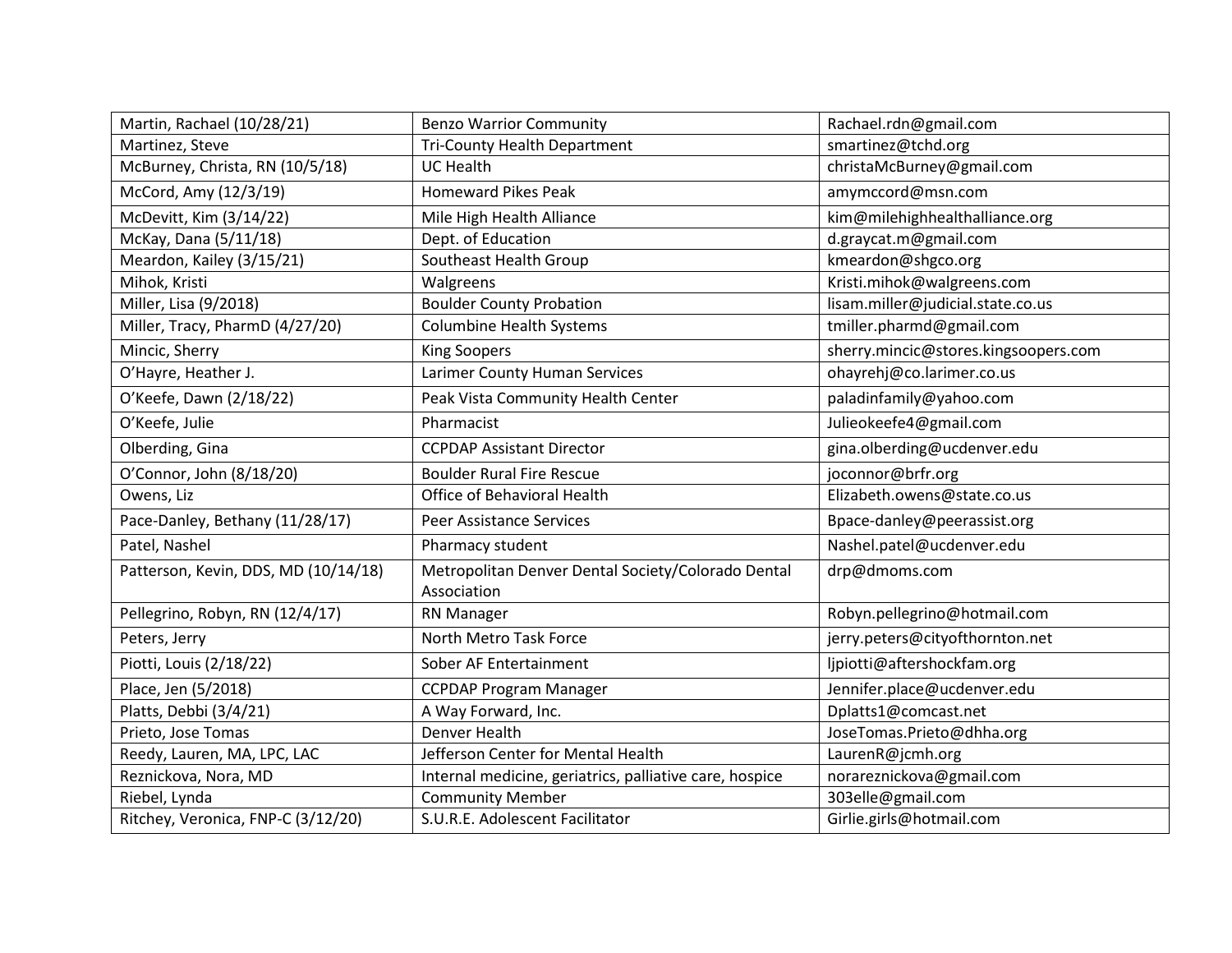| Ritter, Tracey (2/26/20)          | CRAFT-P/TCHD Work Study Group                           | Tritter41@gmail.com                 |
|-----------------------------------|---------------------------------------------------------|-------------------------------------|
| Robbins, Emily, RN (5/11/18)      | <b>UC Health</b>                                        | esdanner@gmail.com                  |
| Rogers, Mandi (8/21/20)           | Saving Grace Sober Living                               | Mandi.rogers.pathways@gmail.com     |
| Rorke, Marion, MPH                | Denver Environmental Health                             | marion.rorke@denvergov.org          |
| Rumeley, Duke (2/24/20)           | Sober AF Entertainment                                  | duke@soberafe.com                   |
| Salazar-Rodriguez, Stephanie      | <b>Community Member</b>                                 | SSRBlazingcloud@gmail.com           |
| Sarin, Steve (9/16/21)            | AspenRidge Recovery                                     | ssarin@aspenridgerecovery.com       |
| Schreiber, Terri                  | The Schreiber Research Group                            | terri@tsrg.org                      |
| Schroeder, Steve                  | <b>King Soopers</b>                                     | steve.schroeder@kingsoopers.com     |
| Seldeen, Maggie (619/20)          | <b>High Rockies Harm Reduction</b>                      | maggie@highrockiesharmreduction.com |
| Sellers, Monica                   | <b>Boulder County Probation</b>                         | Monica.sellers@judicial.state.co.us |
| Severson, Skylar (2/2/21)         | <b>Hope Center</b>                                      | skylar@ourhopecenter.org            |
| Shuler, James, MD                 | <b>SUD Consultants</b>                                  | shulers@aol.com                     |
| Simbeye, Lindsey (1/21/20)        | <b>CCPDAP External Relations Strategist</b>             | Lindsey.simbeye@cuanschutz.edu      |
| Singey, Kathryn (12/10/19)        | The Lotus Educational Group                             | Lotuseg21@gmail.com                 |
| Smith, Ramona                     | Families Healing Families, San Luis Valley              | familieshealingfamilies@outlook.com |
| Spiers, Jessie (7/20/20)          | AspenPointe                                             | Jessie.spiers@aspenpointe.org       |
| Stagg, Craig (4/2018)             | SCL St. Mary's Medical Center                           | crastagg@aol.com                    |
| Stecher, Michelle (2/21/21)       | <b>Mountain Youth</b>                                   | mstecher@mountainyouth.org          |
| Stevens, Anna (9/15/19)           | <b>CU Anschutz</b>                                      | annakstevens@comcast.net            |
| Stevens, Eric T.                  | Exec. Director, SLV Area Health Education Center        | eric@slvahec.org                    |
| Stolte, Suzi                      | JP Opioid Interaction Awareness Alliance                | suzi@jpopioidalliance.org           |
| Stranathan, Rachel (11/9/18)      | River Valley Family Health Center                       | rstrnathan@rivervalleyfhc.com       |
| Swan, Sarah E.                    | State Gov Affairs & Alliance Development, Bristol Myers | sarah.ehrlich@bms.com               |
|                                   | Squibb                                                  |                                     |
| Swanson, Kendra (7/29/20)         | <b>Regis University</b>                                 | Kswanson003@regis.edu               |
| Swenson, Megan, LPC LAC (8/13/18) | Jefferson Center for Mental Health                      | megans@jcmh.org                     |
| Tartz, Karla (7/12/18)            | <b>Community Member</b>                                 | Karla.tartz@charter.com             |
| Tartz, Zoe (4/19/21)              | Rocky Vista University                                  | Zoe.tartz@rvu.edu                   |
| Thomas, Andrea Y. (4/29/19)       | <b>Voices for Awareness Foundation</b>                  | andrea@voicesforawareness.com       |